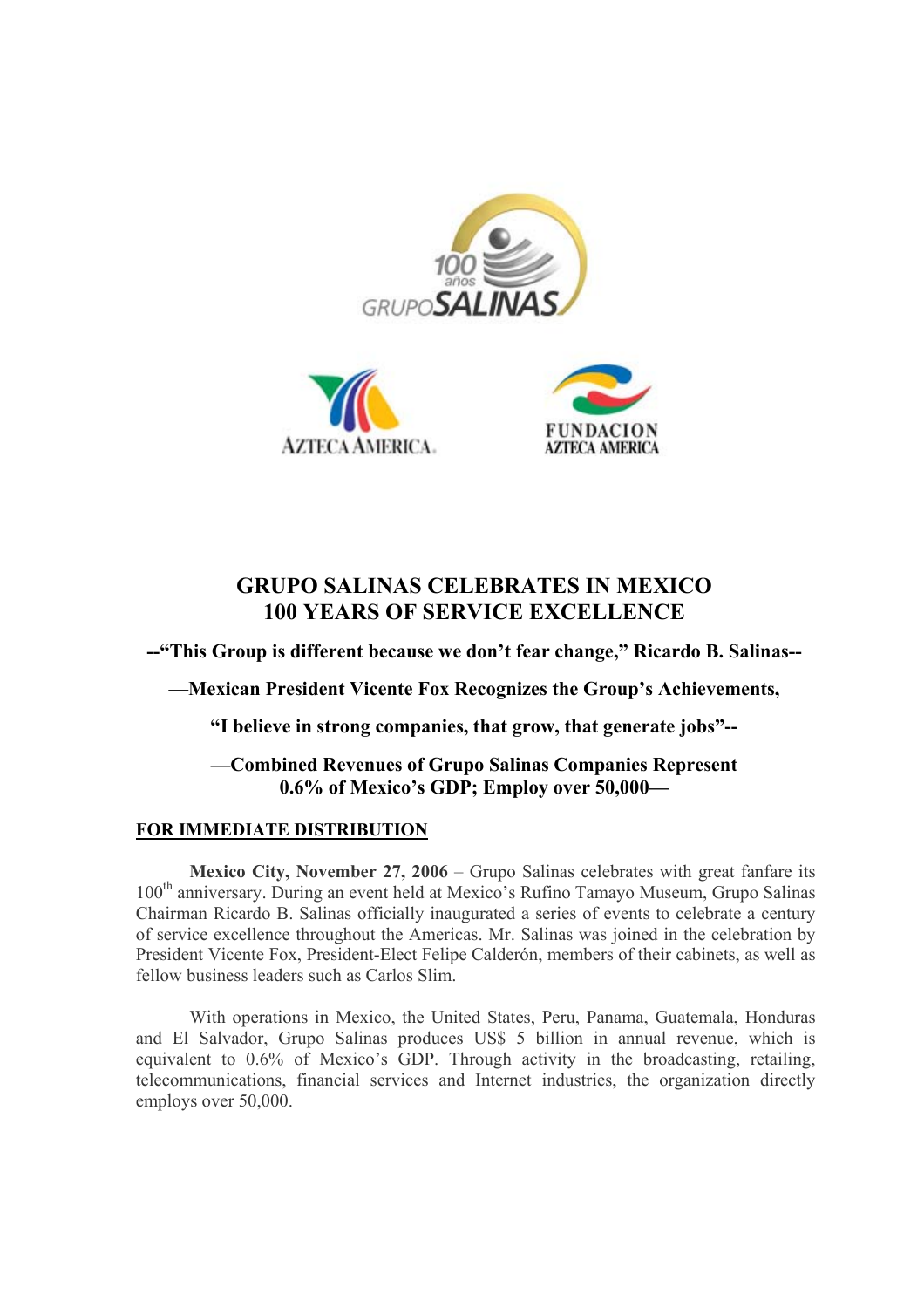"Our history is one of vision that was born when nobody thought you could sell with credit. We entered the entertainment industry when there was a monopoly and we offered innovative sales plans that allowed clients to purchase gross rating points instead of air time. And we entered the communications business when telephony practically became a basic service for our working classes," said Mr. Salinas.

"This Group is different because we don't fear change. On the contrary, we seek change on as part of our daily lives, seeking to improve societies wherever we operate. We are different because we take risks and have the courage to not accept a "no," when the answer should be a "yes." And we are different because the success of the Group resides in its people.

 "Our mission as businessmen is to create capital, foment investment and generate jobs. In short, our mission is to promote economic growth," concluded Mr. Salinas.

President Fox lauded the activities and entrepreneurial spirit of Grupo Salinas:

"I believe in strong companies, that grow, that generate jobs, that take well being to families, that make a country grow, bring technology and modernity, to impulse the community that helps it develop; companies with a true social responsibility."

"As my friend and teacher, Professor Muhammad Yunus, Nobel Prize Winner …. (said), poverty is not natural. It's an artificial creation and we can free ourselves from it. And this is a principle through this great group of companies," added President Fox.

## **About Grupo Salinas**

Grupo Salinas is a group of dynamic, fast growing and technologically advanced companies focused on creating shareholder value and improving society through excellence. By making technology available to all levels of society, Grupo Salinas foments the development of the countries where it operates. Grupo Salinas companies include: TV Azteca, Azteca America, Grupo Elektra, Banco Azteca, Iusacell, Unefon, Afore Azteca, Azteca Internet and Seguros Azteca.

Visit: www.gruposalinas.com .

For additional information, also visit:

Azteca America (www.aztecamerica.com/corporate)

TV Azteca (www.irtvazteca.com)

Grupo Elektra (www.grupoelektra.com.mx)

Iusacell (www.iusacell.com.mx)

Unefon (www.unefon.com.mx)

Azteca Internet (www.todito.com)